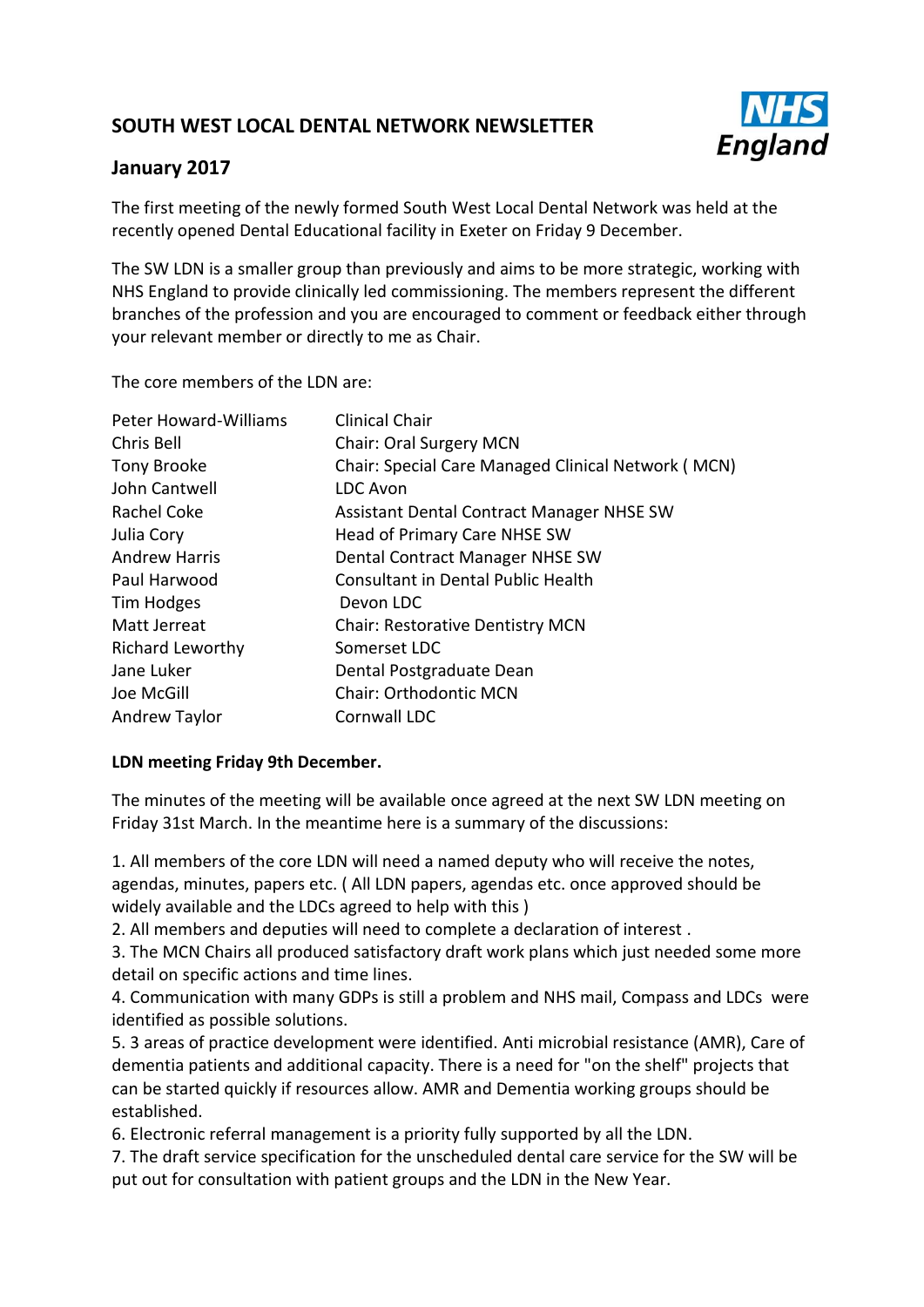8. Health Education England and Jane Luker have a key role in facilitating many of these work streams

9. With regard to my succession planning I proposed recruiting a deputy Chair to share part of my role in the New Year subject to agreement and a formal NHSE recruitment process.

### **MANAGED CLINICAL NETWORKS:**

The MCN Chairs have started to work closely with NHS England to continue to provide high quality, consistent services to patients across the South West with the overall context of improving outcomes. They will be an integral part of the SW Local Dental Network core group.

The first priorities for all the networks is forming a robust clinical network within their speciality, scoping the current provision and agreeing a work plan with the commissioners.

#### **UNSCHEDULED DENTAL CARE:**

A working group has met twice to review the provision of unscheduled dental care in the South West. This work is being led by the LDN Chair and Debbie Freeman at NHS England and involves all stakeholders. It is anticipated that new contracts will be tendered and procured in 2018/2019 and the exact nature of the service is still under review. A detailed service specification is being prepared and will be widely distributed for consultation.

#### **GOOD NEWS STORY:**

A patient suffered a cardiac arrest at the Wadebridge Dental Care practice and the prompt and skilful intervention by the dental team using a defibrillator saved the patient's life.

For more details use the link: http://m.cornwalllive.com/dentist-speaks-of-remarkable-momentshe-saved-a-patient-s-life-inside-wadebridge-practice/story-30036541-detail/story.html

# **ORAL HEALTH AND DEMENTIA PATIENTS**

Learn how to make your practice "dementia friendly". This doesn't mean an influx of patients with dementia, rather you will be able to cope with existing patients who develop dementia.

#### **How can dentists help to make a difference?**

- Understand more about dementia by organising a free, one hour Dementia Friends awareness session for yourself and colleagues at [www.dementiafriends.org.uk](http://www.dementiafriends.org.uk/)
- Watch "The Appointment" A Dementia Awareness Video which shows a moving account of a dementia patient's experience of visiting the dentist: [http://tvscn.nhs.uk/networks/mental-health-dementia-and-neurological](http://tvscn.nhs.uk/networks/mental-health-dementia-and-neurological-conditions/dementia/the-appointment-hee-dementia-awareness-video/)[conditions/dementia/the-appointment-hee-dementia-awareness-video/](http://tvscn.nhs.uk/networks/mental-health-dementia-and-neurological-conditions/dementia/the-appointment-hee-dementia-awareness-video/)
- For any help and support with becoming a member please identify your local Alliance at: [http://www.dementiaaction.org.uk/south\\_west](http://www.dementiaaction.org.uk/south_west) or contact your regional Project Manager at [Penny.Ford@alzheimers.org.uk.](mailto:Penny.Ford@alzheimers.org.uk)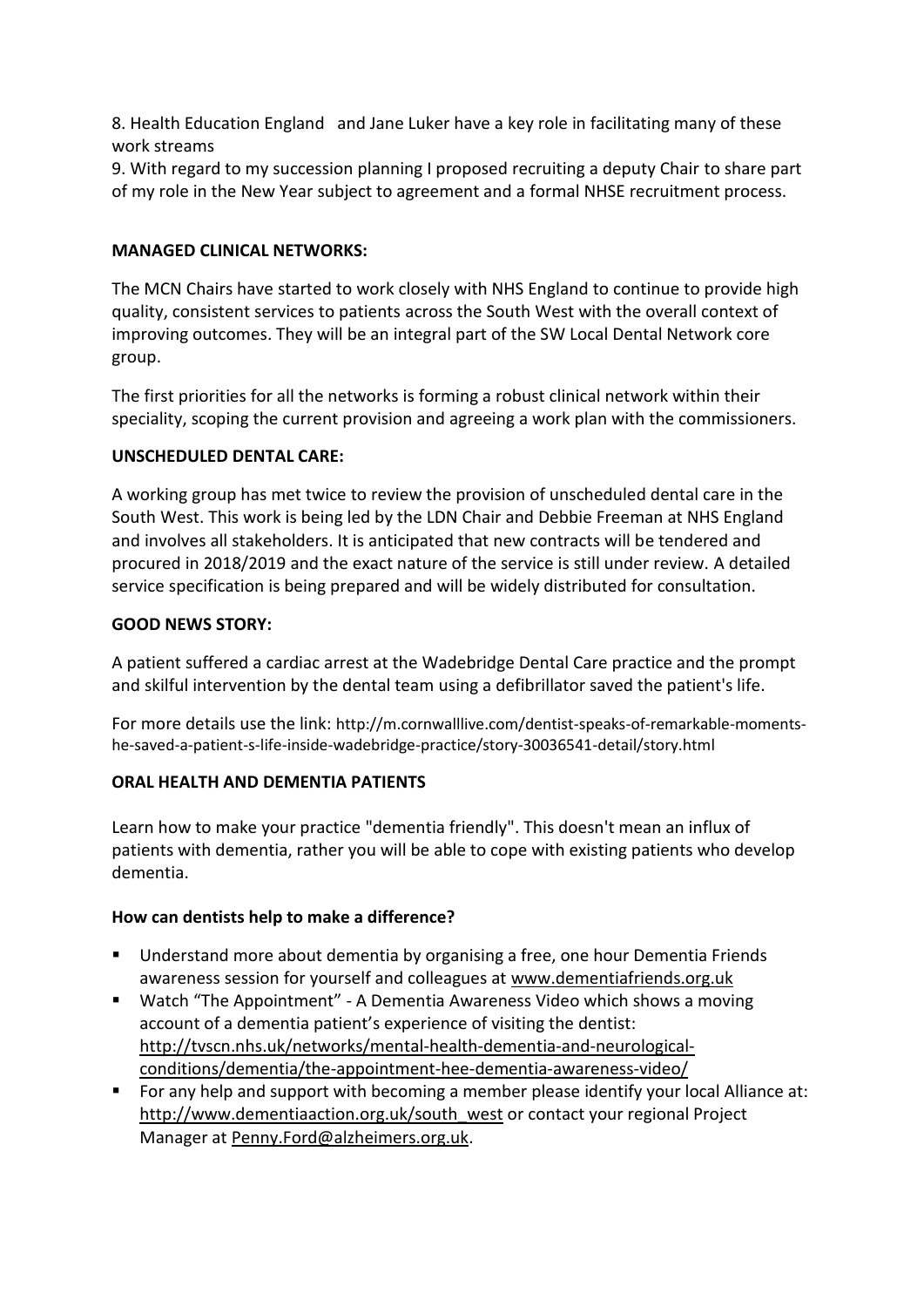NOTE: Dyneley House Dental Surgery in Skipton won the Outstanding Contribution award last year in our Dementia Friendly Communities awards: <http://www.dyneleyhousesurgery.co.uk/info.aspx?p=5>

# **What's in it for your practice?**

- **EXECT** Learn how to make your practice more dementia-friendly at little or no cost.
- Working towards a Dementia Friendly Community will improve the experience of patients and their carers.
- You will be part of the wider Dementia Action Alliance community giving you access to networks, support and information.
- You will be part of a social movement to bring about change, working with other organisations in partnership and helping to raise community spirit.
- Your organisation can use the DAA logo to promote your involvement.

# **Supporting guidance / materials**

- <https://www.youtube.com/watch?v=EnPUq00UA8c>
- <https://www.youtube.com/watch?v=Fz8ACEu7Lho>
- Document for customer facing staff: How to help people with dementia: A guide for [customer-facing staff](https://www.alzheimers.org.uk/site/scripts/download_info.php?fileID=2061) (PDF)

# **ELECTRONIC REFERRAL SYSTEMS**

NHS England working with the LDN and MCNs are looking at introducing an electronic referral system for all referrals out of General Dental Practice. It will take some time due to the NHS process of tender, procurement and implementation but it remains a priority for the LDN. In the meantime a trial for oral surgery referrals to the DRSS by e mail for Devon patients is taking place and practices which have an NHS mail account and digital radiography are invited to participate. Please contact peterhowardwilliams@btinternet.com if you are interested.

# **ORAL SURGERY REFERRALS**

Please ensure all referrals for extractions are accompanied by a diagnostic quality radiograph to enable the referral to be triaged to the most appropriate provider. If an extraction has been attempted and failed please submit a radiograph of the retained portion of the tooth. In the case of third molars I appreciate that if you do not have access to an OPT in some patients it can be difficult to obtain a PA radiograph to show all the roots. In that case, a PA radiograph, or a posteriorly placed bite wing to demonstrate the position of the crown of the third molar and the distal surface of the second molar is acceptable. If you are unable to obtain any sort of radiograph please give full details to avoid delay.